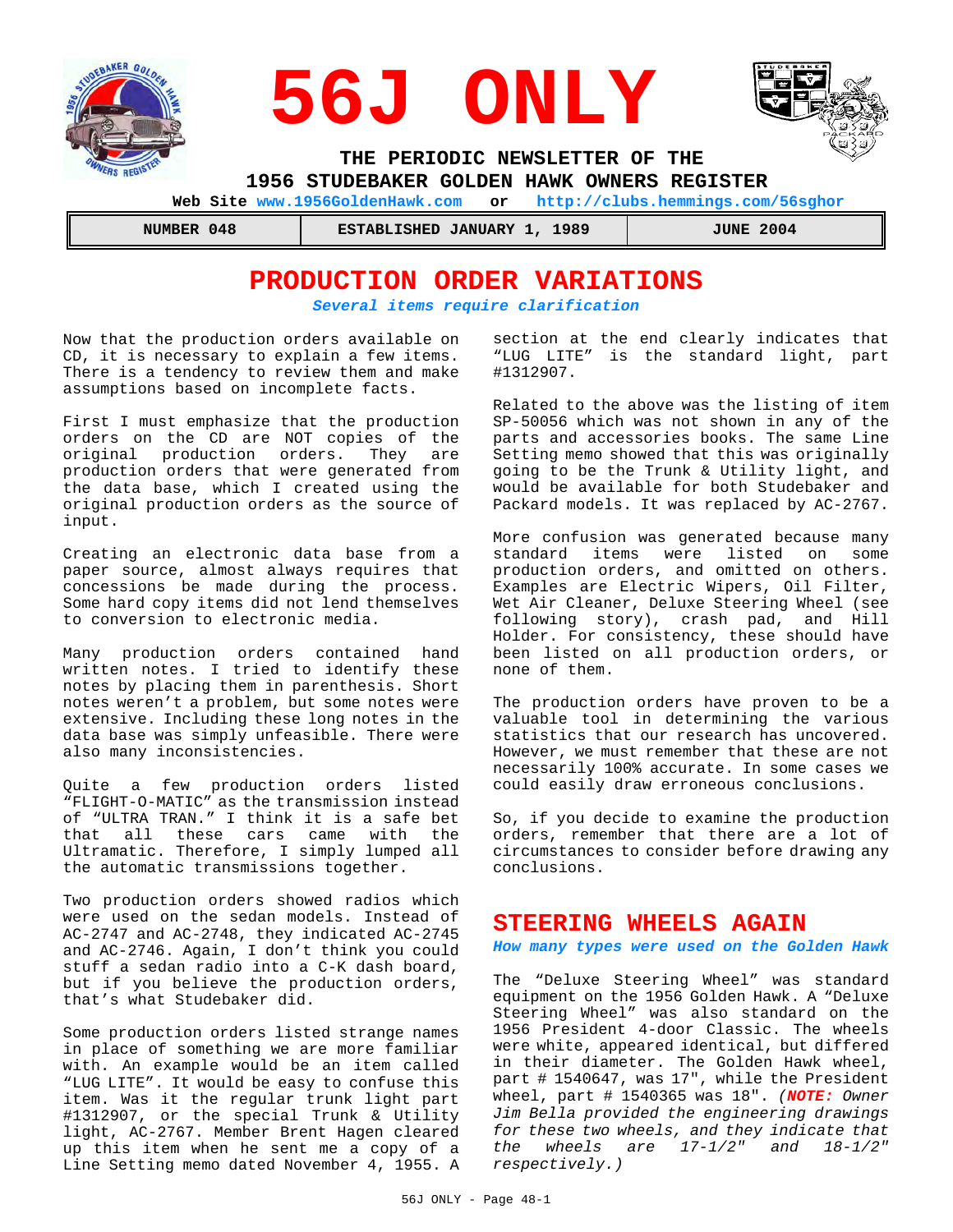Forty two production orders for 1956 Golden Hawks listed "Deluxe Steering Wheel" as one of the options. While standard on the Golden Hawk, it was an option on the Sky Hawk, Power Hawk, and Flight Hawk models. This inconsistency could lead someone to believe that there were two or more wheels used on the 1956 Golden Hawk.

For instance, the "Deluxe Steering Wheel" option could be interpreted in several ways:

One is the notion that it was simply confusion on the part of the salesman. This makes the most sense and it's what I choose to believe.

Another version, which I've heard more that once, is that the Deluxe Steering Wheel was the 18" diameter wheel used on the President Classic models. The notion here is that this wheel was used on Golden Hawk models which did not have power steering. The theory was that it would be easier to turn the wheel if it was larger.

I find this hard to believe. Both my cars, one with PS and one without had the standard Golden Hawk wheel. Judging by the condition of these wheels when I purchased each car, they most certainly are the original wheels. I believe Studebaker used 17" steering wheels on all the Hawk models, due to the minimal clearance between the bottom of the wheel and the seat. It doesn't make sense that a larger wheel, which reduced this clearance, would be considered an upgrade.

A third opinion is that there was a black steering wheel used on some 1956 Golden Hawks. The Hawk brochure for 1956 shows an artist's rendering of the Golden Hawk dashboard and also shows a black steering wheel. Most likely, the brochure was created prior to the actual production of the cars.

Thanks to Jim Bella, I have the engineering drawing for the 1956 Golden Hawk steering wheel. Jim pointed out an interesting note. In a box at the top left corner of the drawing, is shown:

| CHANGE NO.   10302 |                                          |
|--------------------|------------------------------------------|
| CHANGE<br>DATE.    | SUPS 1539788X41 FOR 56J<br>56G<br>9/8/55 |

I assume that "SUPS" means supercedes or possibly substitute. 1539788X41 is the part # for another steering wheel which was also a 17" wheel and used on the other Hawks, C-K models, of 1956. If any 1956 Golden Hawks were, in fact, fitted with this black steering wheel, it would stand to reason that it would have to be a very early production model.

By taking a closer examination of the production orders, one could conclude that this probably was not the case.

The first two (show cars) weren't built until 9/23/1955, 15 days after CHANGE NO. 10302. The next 24 cars were exported to BRUSSELS, BELGIUM with a final assembly date of 11/22/55. The first domestic 1956 Golden Hawk had a final assembly date of 10/28/55. The order was written on 10/12/55, nearly three weeks after the engineering change.

I have many magazines from the mid fifties which contain drive reports on the 1956 Golden Hawk. Not one single photo shows a 1956 Golden Hawk with a black steering wheel.

As conclusive as all this may seem, there are some items that lend credence to the possibility that some cars were outfitted with a black steering wheel.

Thanks to Richard Quinn, I have several original factory photos of 1956 Golden Hawks. One photo, of a car with the early paint scheme, definitely shows a car with a black steering wheel. A second photo, showing a car with the later paint scheme, also reveals a black steering wheel. Factory photos don't necessarily mean production car releases, but it does raise the question.

The first photo, of the car with the early paint scheme, is a little easier to accept. Depending on the date the photo was taken, the steering wheel could have been changed at a later date.

The second photo, of the car with the later paint scheme, doesn't make sense at all. I would have to think that by the time the new paint scheme was employed, the steering wheel option would have been settled. It is possible that this was originally an early paint scheme car, with a black steering wheel, that was painted later to the new paint scheme.

I think we can all agree that the black steering wheel was originally intended for all Hawk models in 1956, including the Golden Hawk. Whether any 1956 Golden Hawks actually left the factory, outfitted in this way, is something we have yet to prove.

Obtaining the facts from nearly half a century ago, certainly opens the door for false assumptions. I'm of the opinion that of the 1956 Golden Hawks that were sold, all were outfitted with the white 17-1/2" steering wheel. If you believe some 1956 Golden Hawks were sold with a black steering wheel, or an 18" wheel, you can easily change my mind. Just send me three pieces of proof.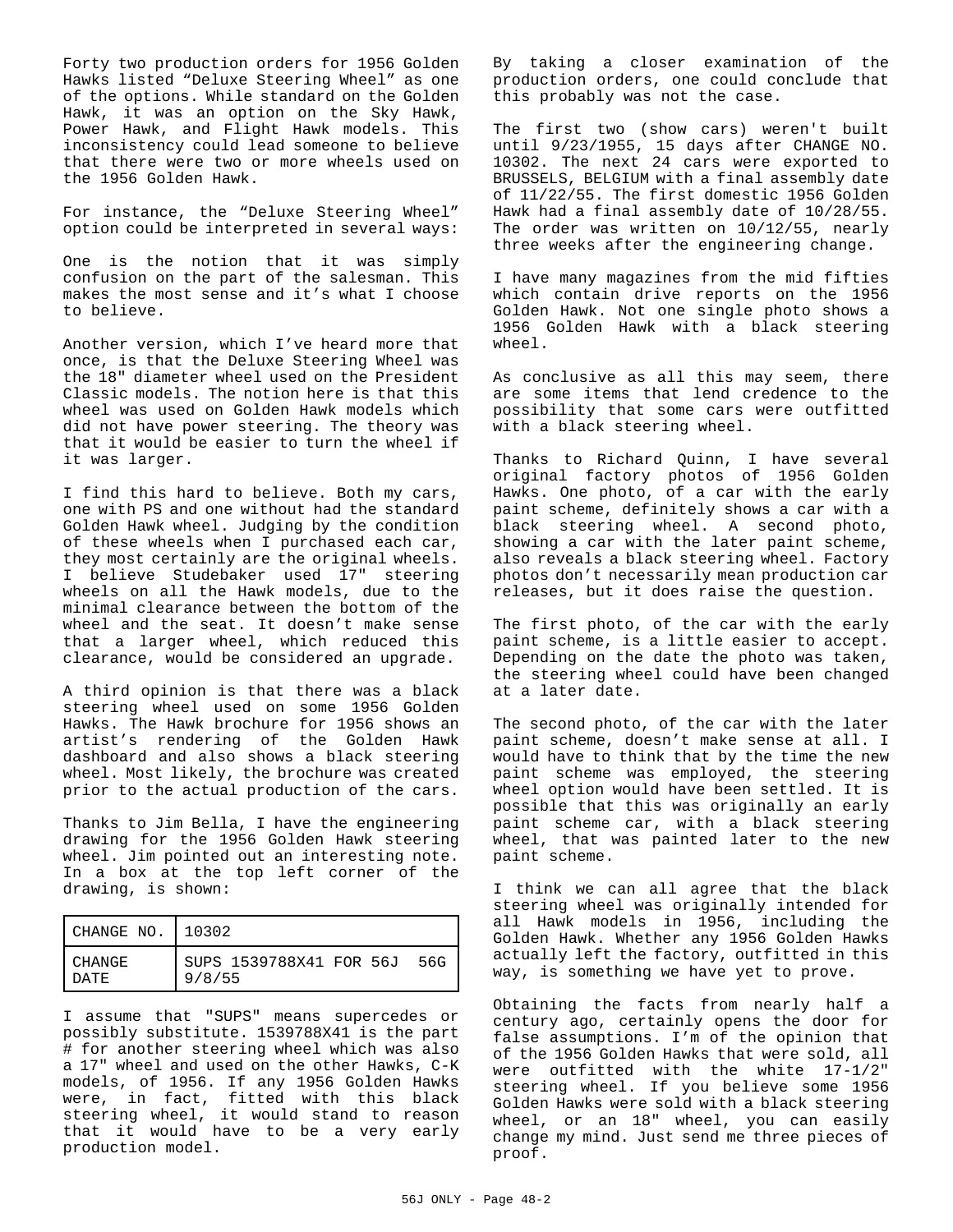## **NEW STEERING WHEELS**

#### *Now available from Shrock Brothers*

### **From: Bill Glass March 7, 2004**

I have in my possession a 1956 Golden Hawk reproduction steering wheel. It is absolutely top drawer/top notch. They managed to produce a method where the metal trim tabs are inserted in such a way that they will never move, and the trim rigs are made of stainless steel so there will be no staining of the wheel. The grooves on the hand grips are perfect.

The color of the wheel is right on. It is the "cream white, with a touch of translucency. Cost per wheel is \$575 + \$25.00 S/H with a core.

The wheel is made by pressure casting with heat. This means a cleaner and smoother parting line which requires little or no sanding when pulled from the mold and under careful scrutiny I finally managed to find the parting line.

I suggest that anyone needing a wheel get in touch with them ASAP and send them a core. SHROCK BODY SHOP 3999 TYRONE PIKE COALPORT PA 16627

### **WHEELS**

#### **By John Metzker (submitted by Bob Palma)**

My experience with non-stock wheels has been extensive but most of it was undocumented. I have owned many Studes in 38 years and very few of them had "stock" wheels. those that did were and still are treated to 70's vintage Dodge van / full size Ply./Dodge wheels in a 15"x5-1/2" size as they are commonly available in the self-service wrecking yards out here. These accept both 205 or 215, 70 or 75 tires correctly and fit the cars nicely. There are several different versions, I match the Chrysler P/N to make a set. My current Avanti had a set of the factory authorized Halibrand "Sportsman" wheels installed onto it in '66. For various reasons I replaced them when re-doing the car recently. The Avanti will not tolerate a great amount of front spacing, especially in the rear. The Halibrand measures as follows:

15" x 5.5" backspace = 3" front (outside) space =  $2.5"$  actual offset =  $1/4"$  to the inside.

I choose American Racing's "Salt Flat Special" as replacement due to it strongly resembling the "Kidney bean" style wheel that Halibrand made but Studebaker choose not to use. The off the shelf size I choose measures as follows:

15" x 6" backspace =3-3/8" front (outside) space =  $2-5/8$ " actual offset =  $3/8$ " to the inside.

I really wanted to use a 7" or 8" wheel in the rear to accept more tire, but these wheels in those widths, off the shelf have a 3-1/4" front space, which would stick the tire too far out. I have since discovered that American will build this wheel in custom sizes to fit unique situations as this; when funds allow, this is what I plan on doing. As the car exists with the 6" wheel there is at least 3" minimum clearance between the tire and the leaf spring so adding to the inside of the wheel shouldn't be a problem.

In the late 70's I used a set of 15"x 8" Chrysler station wagon wheels on both a '60 Lark and later a '64 G.T. and had no clearance issues front or rear, on either car. In 1970 installed a pair of 15" x 8-1/2" American 5-spokes with F-60 Goodyear Polyglas GT tires onto the front of the '63 GT that I owned; they looked good, fit the car well and again no fender or suspension interference. All of these cars were 8-cyl. w/drum brakes; I can't say that the disc set up would not have been a problem. The after market wheel I have most commonly installed on my cars through the years has been the Cragar S/S in various sizes. They work with the disc brakes (even the 14" x 6"size) with no clearance problem.

#### **CONTROL ARMS**

#### *Check the bolts*

One of the first things I had done to my first Golden Hawk was the replacement of the upper and lower control arm bushings. This was done in late 1983. I purchased my second car in early 1987, and had the same work done on it. A year or two later I changed form Dot-3 to silicone brake fluid and began replacing stop light switches every year. After about 6-8 such replacements, I was getting pretty good at it.

Once, while changing the brake light switch, I happened to bump the upper control arm bushing bolt and it fell out. The only conclusion I could draw was that the person who had replaced the bushings failed to tighten this bolt. I put the bolt back in and began to tighten it. The shop manual indicated that this bolt should be tightened to 32 - 37 ft-lb. I decided to check the bolt on the other side of the car and found I could turn it with my fingers. This was too much of a coincidence so I raised the hood on the other car and checked the bolts.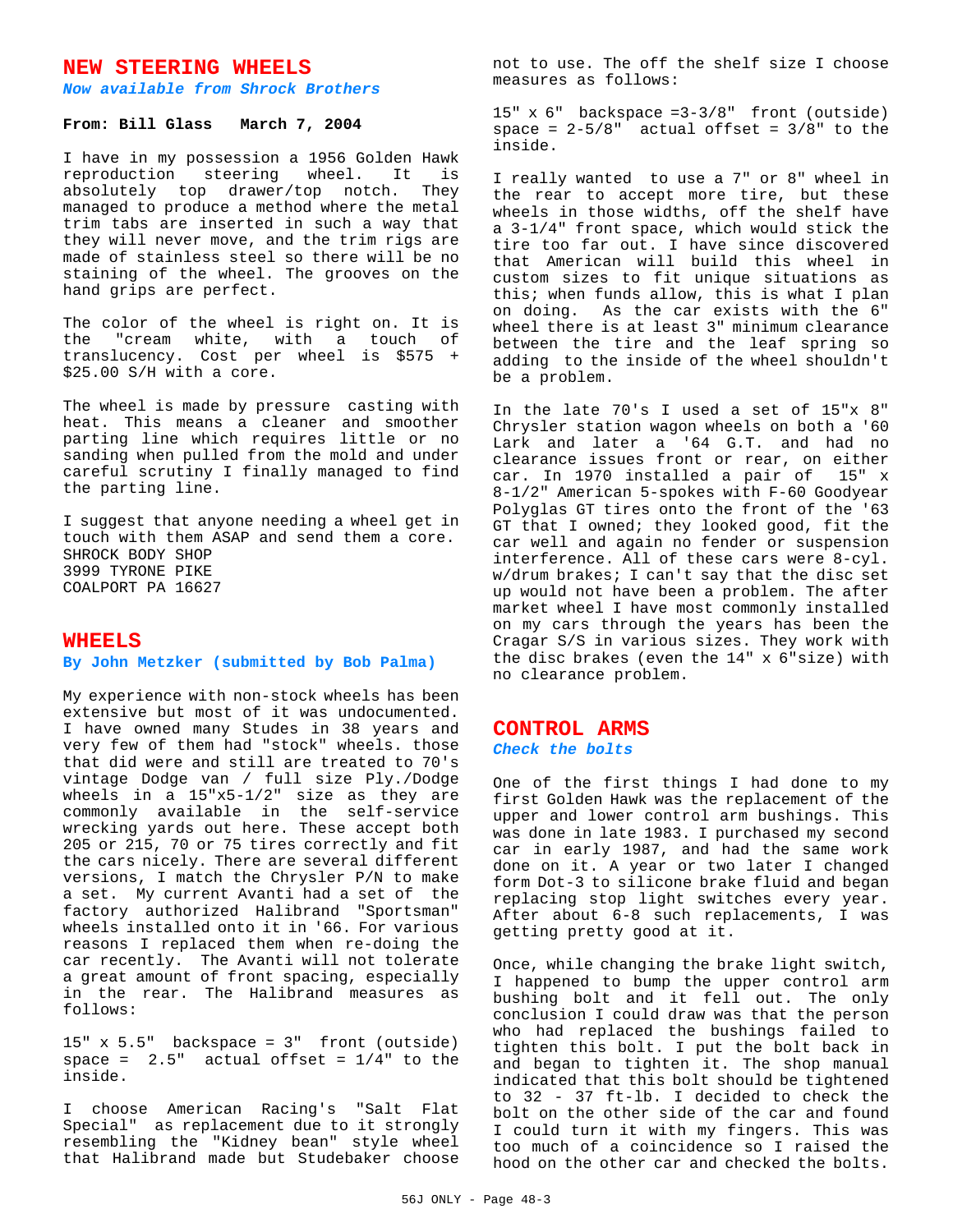Though not as loose as those on the other car, they were no where near the required torque tightness. Both cars were serviced at the same location, but there was a lapse of about 4-5 years in between. The thought of a coincidence was no longer valid. I checked all the bolts on the control arms of both cars, and every one was loose. I tightened all the bolts pertaining to the front suspension to the recommended torque as shown in the shop manual.

Periodically, I'd throw a wrench on the bolt near the stop light switch to check if it was still tight. I didn't check the torque, I just checked to see if I could nudge it. It always was snug, and never did it turn.

About seven years ago, I had new front springs installed on one car. Four years later, I replaced the front springs on the other car. This was done at two different repair facilities, and neither was done at the service shop which replaced the bushings. Recently, I checked the bolt near the stop light switch and I could loosen it with my fingers. I finally decided that either the service man did not tighten these bolts to the proper torque specification or the bolts themselves have lost their holding strength.

I decided not only to replace all the bolts, but I upgraded them to grade 8 bolts. I'll keep checking the bolts each time I change the oil and lubricate the fittings, to make sure the bolts are still tightened to the proper specs.

If you've had any front end work done on your car, that required removal of any of the bolts, please check to see if everything is the way it should be. I'd like to know if anyone has had a similar experience. I'll report any news in the next issue.

## **TIRES, ONE MORE TIME**

## *Jennings W. Fleenor, Kingsport TN Taken from Old Cars Weekly 5-13-04*

In reference to the February 12th issue with the question about changing tires every six years, my experience with this is the tires on my antique car that had 4,000 miles and were seven years old. The tires looked as good as any in the tire dealer's display. After an hour driving on the highway at speeds of 65-70 miles per hour, the steel belt separated from the body of the tire. It' cost over \$1,100 to repair the damage to the left side of the car. The tire dealer told me he was sorry, but there was nothing he could do as the tires were over six years old. I thought I'd pass this along for what it might be worth.

NOTE: from Tom Brownell: With collector cars commonly being driven at highway speeds, which are typically at or above the posted limit, the possibility of failure increases as tires reach or surpass their age limit. As Mr. Fleenor points out, aging tires may show no visible blemishes, especially not the checking that we normally associate as a sign of aging tires, yet be at risk of failure nonetheless. The expense of replacing tires every six years is not news any of us wants to hear, but for our own and others' safety it's a rule we should adopt, especially if we're not content to chug along so that we're passed by everyone on the highway.

### **AIR CONDITIONER PULLEY**

*Another new item is available*

Member Jack Nordstrom has just completed the manufacture of an aluminum pulley which will allow owners to add air conditioning to their 1956 Golden Hawk. This would be the third pulley on a power steering equipped car. There is the one pulley, vibration damper, on all cars which is used for the generator belt. A second pulley is used for the power steering belt. This third pulley would be used for the air conditioner belt.

Jack said the AC pulley for a 1955-56 Packard is very scarce, and would cost about \$500.00. If you are interested in this item, see Jack's ad in the Wheel Estate section.

### **SHOW TIME**

#### *Helping the cause*

Our Register, through our newsletter and our web site, has done much to get many 1956 Golden Hawks on the road. We've accomplished quite a bit during the past 15 years, much more than I ever dreamed. Though there are still some differences of opinion on a few items, for the most part, we are all "reading from the same sheet of music."

Jack Nordstrom is offering AC pulleys and transmissions conversion kits. Bill Glass sells the shift quadrant. Gary Capwell rebuilds fuel pumps. Brent Hagen rebuilds water pumps, and rewires tachometer sending units. Jack Vines offers a cam retainer plate and spacer. The Shrock Brothers are recasting steering wheels. John Brooks has electronic ignition modules. Some people are working on other projects to help us with our cars.

Through our combined effort, we've been able to generate a better image for the 1956 Golden Hawk, and consequently increase its value. Probably our biggest drawback is that our effort is pretty much unknown outside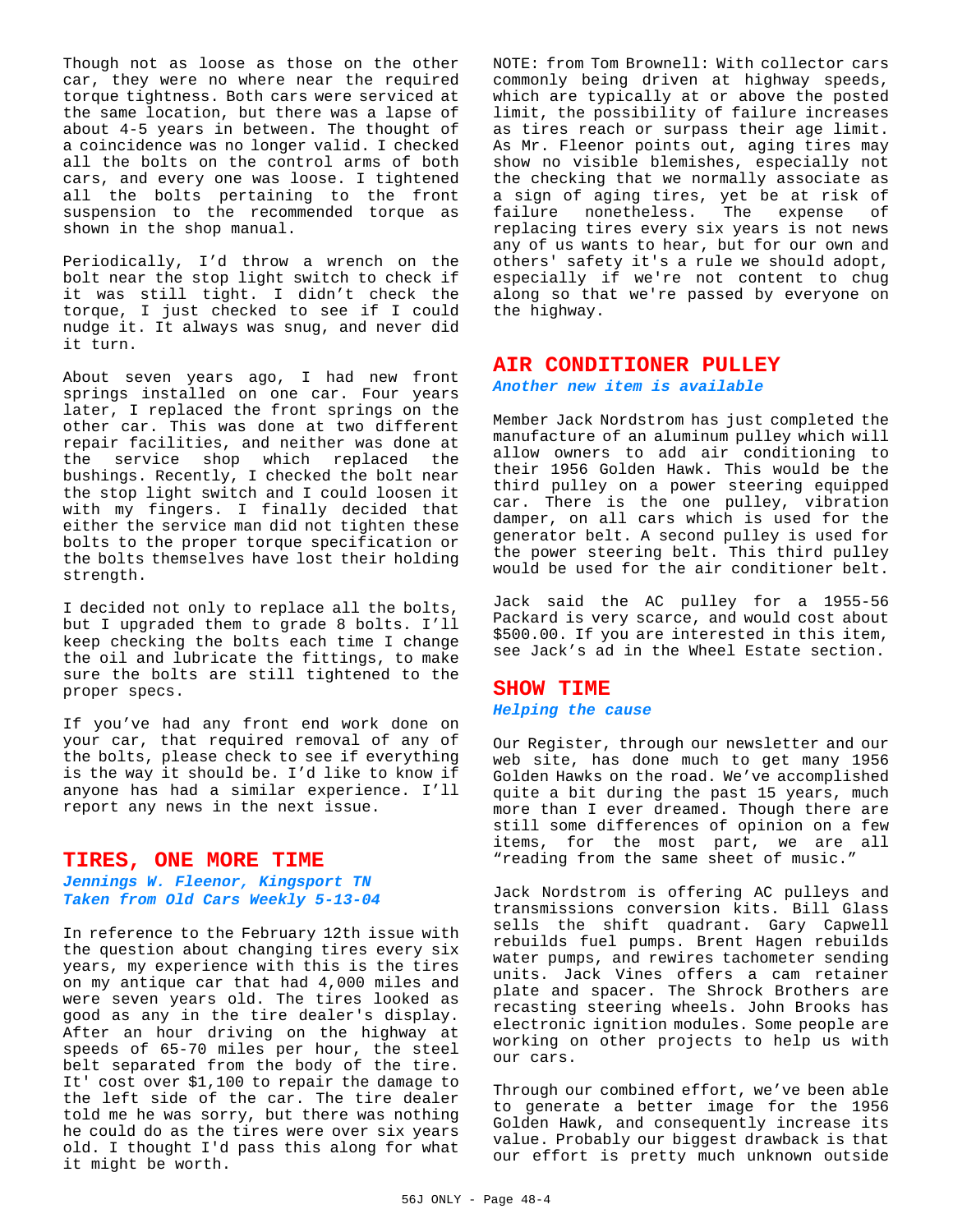our own circle. Our newsletter reaches owners, but not so many non owners. We do send out courtesy copies to several people and many of them have been a big help in giving us a little exposure.

However, the biggest boost to our image is from those of you who have put your car in shows and/or displayed them at cruises. I think that this action is the most beneficial. It gets our cars in view of the people who are most interested. Many of you have brought your car to some of the SDC International meets. In doing so, you send the best message of all. A well done 1956 Golden Hawk always draws a crowd and invites a lot of questions.

Putting your car in a show can be rewarding and, at the same time, quite frustrating. Winning awards is always fun, but sometimes, the owner might feel that the judging was less than perfect. I've spoken to some owners who had their car judged at SDC International Meets, and several have vowed never to do so again. I'm sorry to hear that, but I understand. I just hope others will fill the gap as this is a great way to promote our cause.

I should add, that I'll probably never have one of my cars at an SDC International meet. I wouldn't know how to get it there. I don't have the equipment to haul it, and I wouldn't want to drive it. Spending several days on the interstate, competing with modern cars and heavy trucks, in the heat of summer, with all the noise of having the windows down, just doesn't appeal to me. That just makes me admire those of you, who have shown your car, even more. We all have things that we are more suited to, and mine is doing newsletters.

In recent years, there have been some very high quality restorations and I think a lot of people have taken notice. I hope more of you will bring cars out to the shows and let people see what we are all about. For sure, you will have my gratitude, and admiration.

## **PACKARD MEET IN SALADO, TEXAS By Ken Berry**

At the 27th Annual Texas Packard Meet in Salado, Texas on April 3, Jack Nordstrom and I showed up with our 56Js and participated in the car show and activities. The Golden Hawks were given a big welcome by the club. The Packard folks there had a class designated "Factory Packard Powered" and the Golden Hawks both came away with trophies. My car received the First Place honor but both cars were very well admired and drew a lot of attention. Jack and I spent the better part of the day answering question from the admirers and the Packard owners. That evening, at the dinner and awards presentation, those who were first time attendees were asked to introduce themselves and tell what kind of Packard they drove. When it was my turn, I told them I drove a Packard 352 V8 with a Studebaker body! It was a great meet, the weather was perfect and the parking lot was filled with some very nice Packard automobiles.

## **NEW SEAT BELT DECAL** *For cars with seat belts.*



One item that has never been available, as far as I know, is the decal that adorns the buckle of the Studebaker and Packard seat belt that was used from 1955 through 1958. This is the red, white, and

black circular decal, not the gold one used on later seat belts.

About 10 years ago, John Brichetto, the owner of *Autosport Specialty*, asked me about this decal. He had gotten some artwork from Dennis Larkins, who was an owner at the time. He wondered how many cars came with seat belts and I was able to tell him the number for the 1956 Golden Hawk. I even offered to help with the cost. I guess he decided that their just wasn't enough of a market for this item, so it never was produced.

Recently, owner Brent Hagen asked if I could get this decal reproduced. I had done the oil bath decal about 7 years ago. I checked with the same shop that did that earlier decal and the owner said he could reproduce it using one from a seat belt that I was able to supply. I gave him the order, and I now have enough decals to retrofit every remaining car on the planet.

In addition to the seat belt decal, I also have the oil bath, and the oil filler cap decals. If you need any of these decals, the information is in the 56J Club Items section.

## **THE MAILBAG**

*Letters are always welcome. If you need help or can offer advice, share it with the membership.*



*(Edited as required.)*

**BRENT HAGEN Via Email February 4, 2004**

I enjoyed reading your latest newsletter. I have two comments. One regards the weight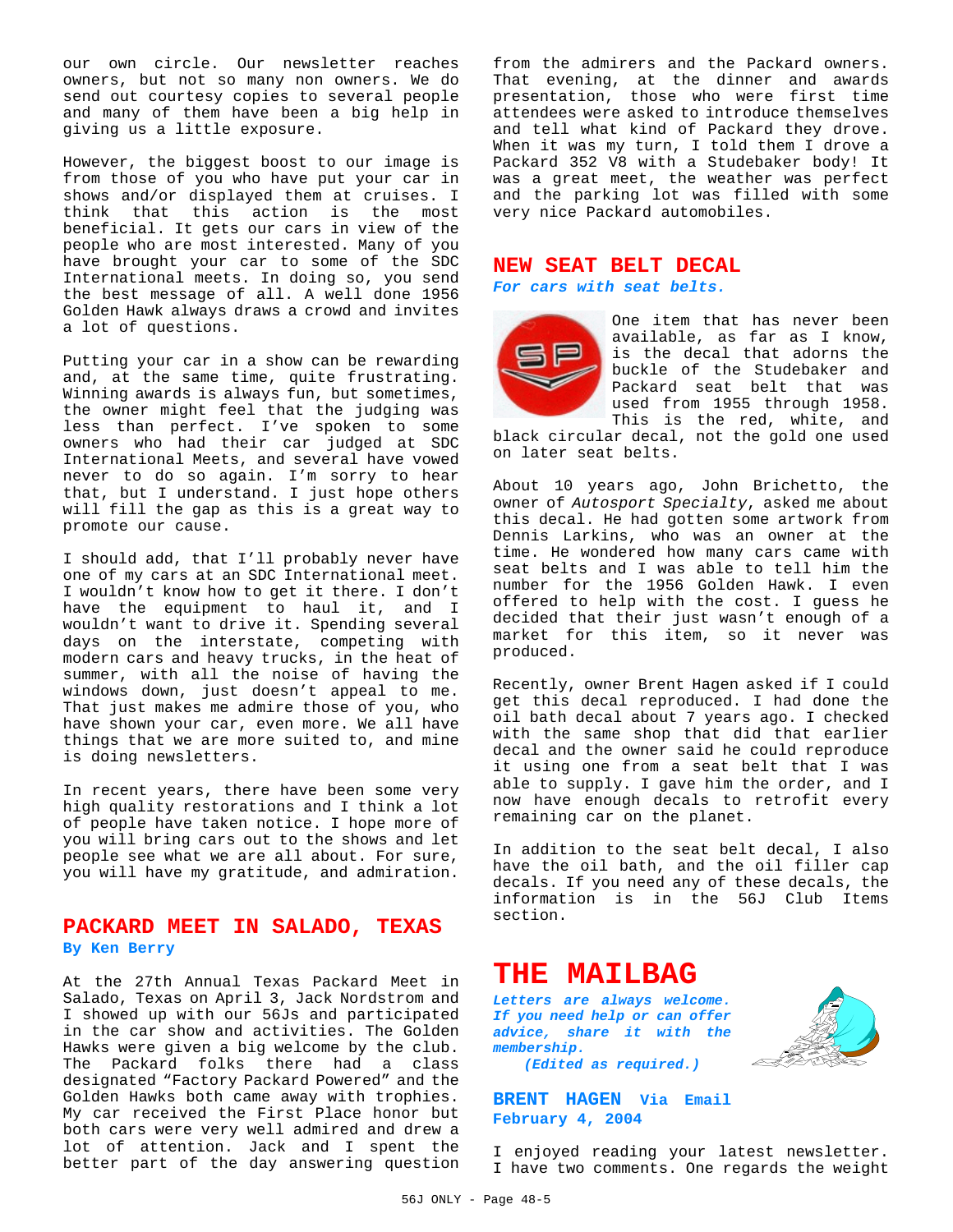of the 56J Ultra. Packard switched from using a cast iron transmission case in 1955 to the aluminum case in all 1956 models including our 56J's. I think this lightened it about 15-20 pounds. My car had one of the 1955's in it when I bought it. It wasn't hooked up yet and I put the original Ultramatic back in. I really noticed the weight difference at the time.

The other comment was about Robert Kaufman's runaway 56J. Looks like the "heavy" Packard motor kept him from losing his car!

#### **CHARLES R SLOUGH Gratis OH 2-5-04**

Here is the story on the 1956 Golden Hawk I have for sale. In 1970 I traded a '57 Studebaker truck for it, put it in my heated area in the basement, then I lost interest. The car sat for 15 years, then I retired in 1985. I started taking it apart, spent several years rounding up new parts. I had new '56 and '58 front end parts. I liked the looks of the '58 front end, so I went with it. I finally got all the new parts I needed. Then I lost interest in it again.

Finally, I told myself I have to get this car done as I'm not getting any younger and I am the only one around who knows how to fix it. Finally finished it last spring, then my health took a turn around. I would like to see someone in the club get the car. I haven't advertised anywhere although I have had several inquiries from around the neighborhood. It would not take much to make it a #2 or better.

*(NOTE: Charles sold this car to Joe Hall in March. Here is what Joe had to say:)*

Yes I did buy Charles Slough's 56J. Charles is a super nice guy, and probably put around 2000 labor hours in the restoration. However, having spread it out over 34 years, some things he did 30 years ago needed re-doing. For example the grease in the kingpins had just about turned to paraffin.

He really did a swell job though. I consider myself lucky to have bought it. Though I really needed a third 56J like I needed *another* hole in the head. Like the others though, I have fallen in love with it and decided it's a "keeper".

I am still finishing the final 10% of the restoration, but it is coming along nicely. Thanks for all you've done for us 56J guys.

#### **LANNY MCNABB CHATTANOOGA TN 3/1/04**

I grew up in Jasper, Tenn., population 3000 or so. We had only one new car dealership and it was Cagle Brothers Studebaker/Packard Motors. Dad bought us a new Packard in '52 and we loved it. '55 came along and was very exciting, but one morning going to school, we passed the showroom window and there was a red and white 56J.

I thought that was the most beautiful car I had ever seen. A friend of ours bought it after trading in a '55 Packard hardtop. My best friend's father owned a tavern on the courthouse square and after driving a truck all week, the Hawk sat on the curb most of the time.

One of the dumbest things I have ever heard a grown man say was, "why don't you boys drive my car some during the week to keep the battery up and keep it clean. At age seventeen - a dream come true.

We never abused the car, but on two or more occasions we were able to get it up to 140 + MPH! Two ply tires, ancient brakes and 17 year old drivers! The man should have been committed.

I went away to college and never knew what happened to the car, but I recently ordered the wonderful disc that has all the production sheets on all 56Js and guess what, 6031543 delivered in early February to Jasper, Tennessee. What a thrill!

The dealer is still around and still a close family friend whom I am visiting next week to show this sheet. I think he will appreciate it.

I am so delighted to have the disc and am grateful for all the time and hard work that went into it. Thanks!

Does anyone know the whereabouts of this 56J? I will pay a generous reward for information about the car if it is still alive or not. Call me at 423-886-5500.

### **BILL LADROGA Via Email 04-14-04** *Oil Pan Plug Tip*

While changing the 5/8"-18 oil plug on the oil pan of my 1964 Cruiser, I noticed that someone had installed a "5/8" O.S." plug in the pan. The "O.S." stands for "over size." Evidently the original plug had stripped out. The single over sized plug stripped out on me too, and I found out that double over sized plugs are not available.

Working with a local parts store, we found that an 18 mm oil pan plug was readily available and it's just oversized enough to make it work. Since the 56J also takes a 5/8"-18 plug, the 18 mm will work on the Hawk's Packard engine too.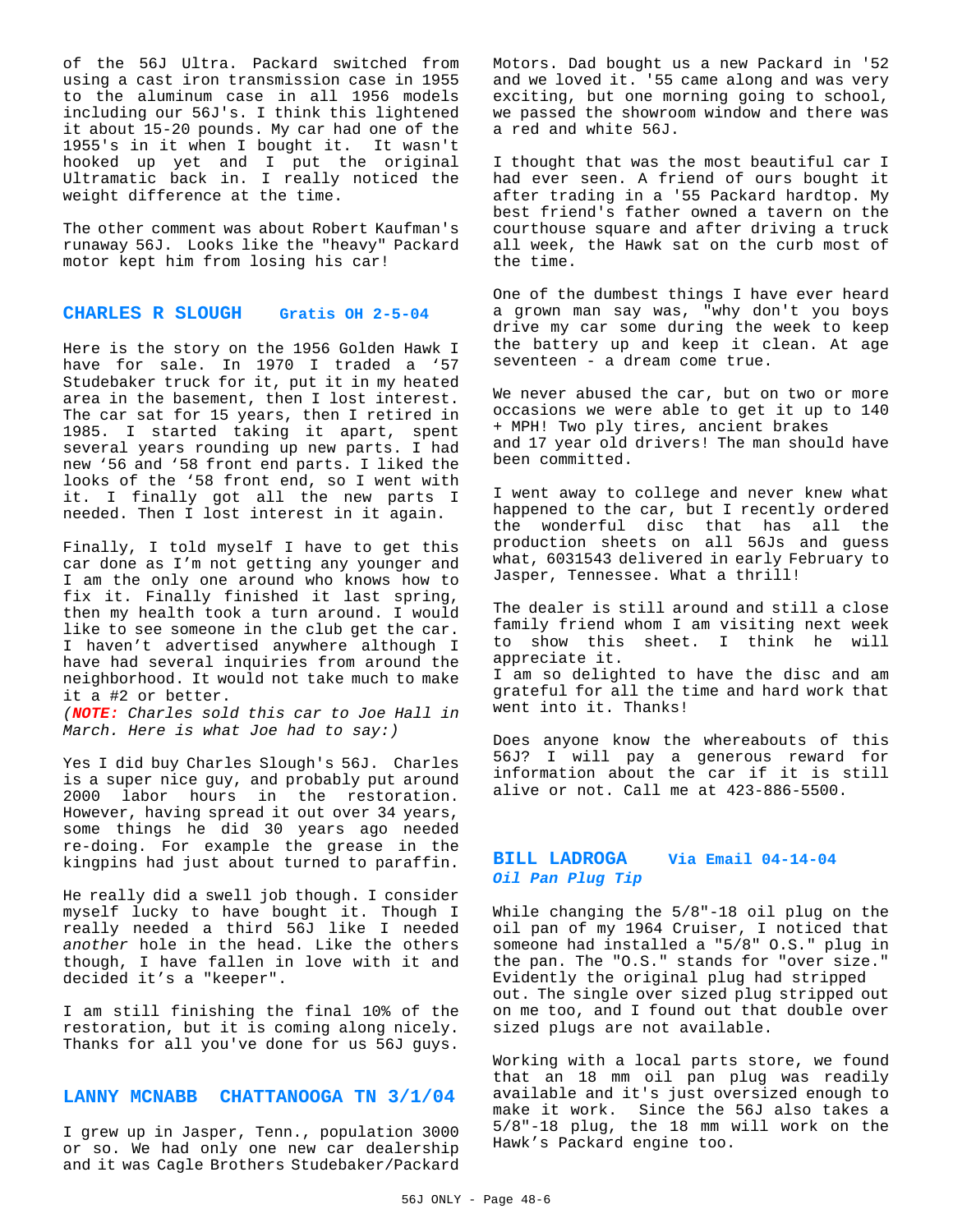# **HERE WE GROW AGAIN**

**Please update your rosters as we welcome the following members. If you move, please remember me when you send out your change of address forms.**

- 430 Kelly J Marion 928-527-1403 3006 N Schevene Blvd Flagstaff AZ 86004 Email kelmbaker@msm.com
- 431 William K Wilson 562-693-7106 3600 Holmes Cir Hacienda Hgts CA 91745 Email sylhall@aol.com
- 432 Dean McFarland 317-847-1628 1041 Nast Chapel Rd Martinsville IN 46151 Email deanmcfarland@hotmail.com

| 433 Bob Erickson<br>912 S 12th St        | $320 - 269 - 8537$<br>Montevideo MN 56265 |
|------------------------------------------|-------------------------------------------|
| 434 George Conrad 715<br>Mellwood Dr New | $740 - 342 - 1312$<br>Lexington OH 43764  |
| 435 Bill Rutan<br>14720 La Cuerta        | $562 - 696 - 1914$<br>Whittier CA 90605   |

**NOTICE: In lieu of dues, and to help keep my records correct, registration forms will be mailed out periodically to members who haven't been heard from for several years. If you receive one, complete and mail it at once or you will be dropped from the mailing list.**

## *WHEEL ESTATE*

**Due to our infrequent printing schedule, many ads may be quite old. Please let me know if the transaction has been completed.**

**Wanted:** for a 1956 Golden Hawk. The righthand I.E. the passenger side roof drip stainless steel moulding. The part # 303558. I think the same trim fits all K5, K7 &/or K9 hard top bodies from 53 to 58. Bob Aiken, 6377 SCOTT RD, VERNON BC V1H 1N4, 250-542-7869, <br />
ca> (05/04)<br />
ca>

**Wanted:** Packard V8 forged crankshaft. Also, information and experiences from any members who have used or even seen a forged crankshaft. Jack Vines, Packard V8 Ltd. 3227 E. 28th Avenue, Spokane, WA 99223 PackardV8@comcast.net (01/2004)

**For sale:** NOS and used 56J parts. New carb overhaul kits \$25. I can repair most tach sending units and I rebuild sending unit to tachometer cables. Brent Hagen, 6220 SE 55th Ave, Portland OR 97206-6800, phone 503-771- 0604. ghawk352@effectnet.com (11/2003)

For sale: "352" overhauled, unfired, auto trans, Saginaw power steering, extra torque and intake, many other extra, make offer, may part out. 541-424-3112, 541-740-6079. Don Wagner. (10-2003)

**For sale:** 1956 Golden Hawk used parts & literature: #403502 pressure plate \$50.00, #461543 bell housing \$150.00, # 440529 flywheel \$100.00 #473176 clutch plate\$40.00, #6403546 clutch release lever & ball stud \$35.00, #465306 release bearing \$20.00. \$350.00 for all. Can have clutch plate & pressure plate rebuilt for additional cost. # 440893 intake manifold \$35.00.#1312185 hood ornament \$75.00. # 1312079 lower grill molding chrome \$35.00.# 440842 timing chain \$20.00. #440843 timing gear \$20.00. #440841 crank sprocket \$20.00.Packard Delco starter motor with solenoid \$75.00. Small folder of entire 56Stude auto line \$20.00. Large folder of 56 auto line \$35.00. Large folder of only 56 Hawk line \$35.00.56 Golden, Sky & Power Hawk F fender chrome strip #1312503 good cond \$30.00. 56 Golden, Sky & Power Hawk door chrome strip # 1321106 good cond \$25.00 ea. Will trade some of above for 56J power brake unit (hydrovac). Shipping extra. John Raises email: avantijohn@yahoo.com (10/2003)

**For sale:** 1956 Golden Hawk in Original Mocha/Doeskin, standard trans, dual carbs. Beautiful restoration, \$25,000. Call Ken Huggins, Columbia SC 803-296-5789 (07/03)

**For sale:** Packard V8 engine complete \$250.00.Engine came out of a 1956 Golden Hawk, but the engine number is P8955 which indicates it was originally in a Hudson/Nash. It has the 4 barrel carb, heads, exhaust manifold, etc. I also have the full drive train and rear end. Richard Mazurek, 930 NW 53rd ST, Pompano Beach FL 33064, 954-481-2715. (06/2003)

**For sale:** 1956 Golden Hawk Ultramatic \$12,500. Family Auto Sales, Inc., 3300 25th Ave., Gulfport, MS, 39501. Phone 228-864-8220, Fax 228-868-3883. (02/2003)

**Wanted:** Column gear selector shaft upper bracket 1539833 for Ultramatic w/power steering. This is the part right below steering wheel and has detents for trans selector lever. Good used is fine. Thanks, Kendall A. Gibbs MD, lebaron41@yahoo.com 401-247-2015 (04/2003)

**Wanted:** Shift Rods and shift levers for T-85 trans. Part #'s 1540179 and 1540207 shift rods and 1539603 and 1539601 shift levers. These parts are for a non-power steering car. Please call Randy at (856)358-7585 or e-mail R6Stude12@msn.com (10-2002)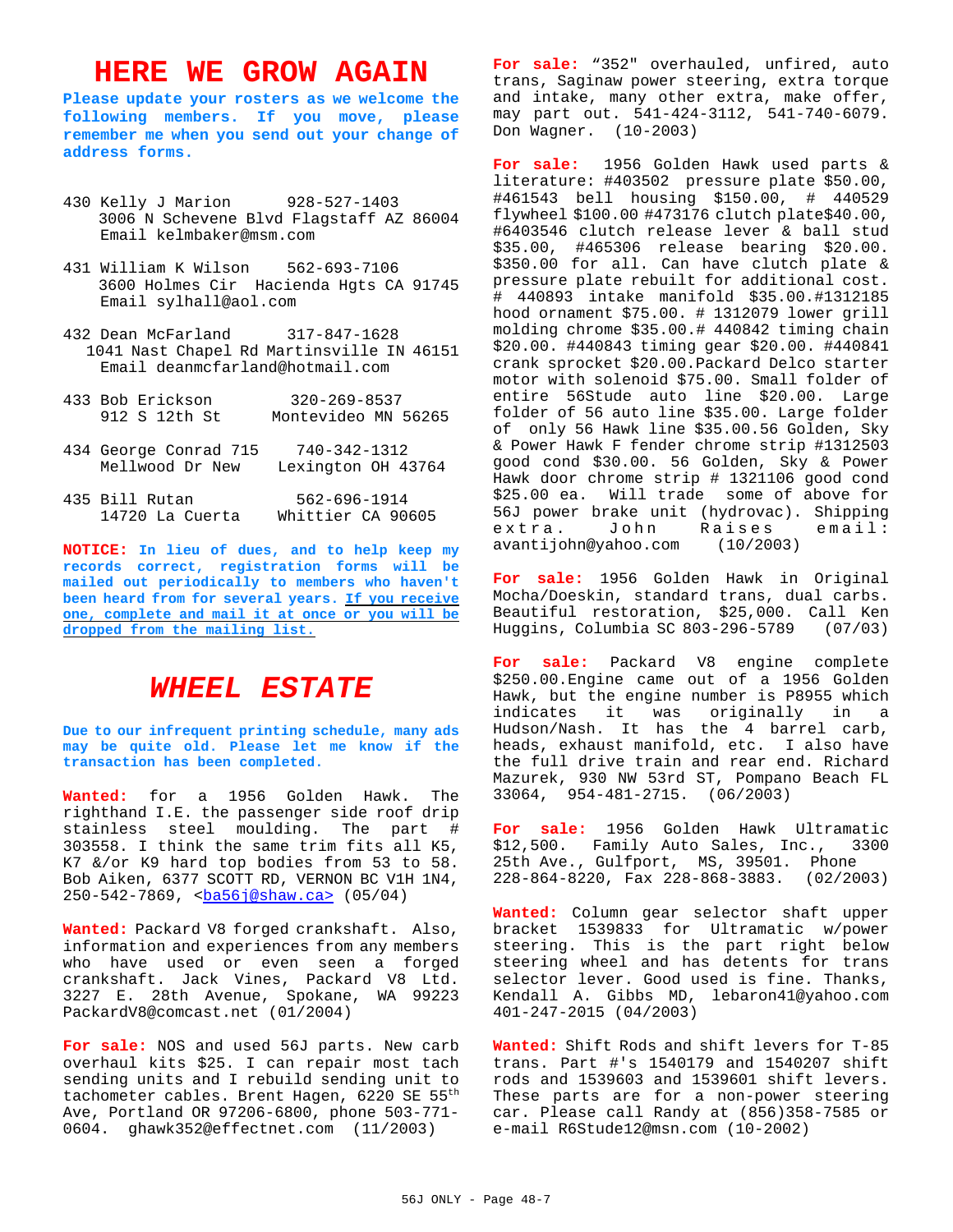**For sale**: solid 56J body, doors, rear fenders, all trim, tail light lens-perfect. One set of NOS side grills, Good hood, excellent trunk, stainless trim, glass, tachometer, sending unit, clock, dash face plate, glove box door, 4 barrel carb, 3 spd overdrive trans, bell housing, clutch, pressure plate, linkage, restored window flippers right and left, fins, roof belt molding, interior roof plastic bands and steel holders and brake drums. Other STUDE parts available. Dwayne Jacobson, 2620 Lakeview Dr, Junction City, WI 54443. 715- 341-9470 or studebaker@g2a.net



1956 Golden Hawk 1:72 scale model die-cast. Pick from any of the standard 1956 colors. \$70.00 + \$5.00 S/H. Shrock Body Shop, 3999 Tyrone Pike, Coalport PA 16627. (04/2004)

www.shrockbrothers.com/72nd\_scale.html

**THE** *PACKARD* **PAPERS**, for the *Packard* enthusiast, printed on antique letterpress, *Packard* Ivory paper with black printing. The Packard Papers, 288 Whitmore St., #211, Oakland CA 94611, 510-655-7398.

## **1956 GOLDEN HAWK SERVICES**

**Recast Steering Wheel PN 1540647,** white, 17", just like the original, includes the four rings around the ribbed area. \$575.00 + \$25.00 S/H. Shrock Body Shop, 3999 Tyrone Pike, Coalport PA 16627. (04/2004) www.shrockbrothers.com/steering\_wheels.html

**New AC pulley** for adding air conditioning to your 1956 Golden Hawk. Aluminum pulley, \$250.00 + \$20.00 S/H. Jack Nordstrom, 4975 IH-35 South, New Braunfels TX 78132, phone 800-775-7077. (04/2004)

**Electronic Ignition Modules** for your 1956 Golden Hawk. Use the tachometer sending unit as with the points system. John Brooks, 1821 Ft Worth Hwy, Weatherford TX 76076, Tel 817-594-0840. Check out the Web site at www.studebakerfarm.com or Email to studefarm@yahoo.com

**Packard V8 Cam Retainer Plate and Cam Spacer**. Toward the end of V8 production, Packard redesigned these pieces to raise oil pressure and stop lifter noise. If you are rebuilding a 56J V8, you MUST replace the original parts with these two pieces, however, until now, you would have had a problem, as they were No-Longer-Available from any vendors known to us. We needed parts for our engines, so made some on a CNC mill in A2 Heat Treated Tool Steel. As a favor to club members, we will make the set available for \$75, shipping included. They will be the most beautifully finished part on your engine. Packard V8 Ltd. 3227 E. 28th Avenue, Spokane, WA 99223, email PackardV8@comcast.net We prefer PayPal, cashier's check or money order. (02/2004)

**Ultramatic Trans Shift Indicator**. Diecast Metal, with a clear casting, and indented letters pre-painted from the rear. Bill Glass, 18 Lorenz Dr, Valhalla NY



\$40.00 + S/H

10595. 914-761-5788 or BondoBill1@aol.com

**Reproduction trunk escutcheon** for 1956 C-K cars, \$75.00. Myer's Studebaker Parts 130 Main St, PO Box 276, Duncan Falls OH 43734. Phone 740-674-4897, FAX 740-674-7170, Email spookys@1st.net or Visit our web site at www.myersstudebaker.com (03/2004)

**Ultra400 Automatic Transmission Conversion** for your 1956 Golden Hawk. Enjoy the difference and confidence. No puking overflow. More power to the wheels. For more information contact: Jack Nordstrom, 4975 IH-35 South, New Braunfels TX 78132.

**1956 Sky Hawk and Golden Hawk headliner trim bows.** One set consisting of 3 pieces with ends tapered. \$110.00 per set (includes shipping). Myron McDonald, 417-678-4466 or 417-678-2631, email pmeyer@hdnet.k12.mo.us

**Rebuilt 56 Golden Hawk fuel pumps**, both Carter and AC Delco, \$75 exchange (I must have your old fuel pump, or a \$50 core charge). Add \$10 for shipping. Gary Capwell 3441 Sandringham Dr. N.E. Salem, Oregon 97305, Phone (503)390-4588 Email mocha56j@comcast.net (01/00).

**Rebuilt Packard water pumps** for sale \$75, plus \$10.00 for shipping, no core charge. Contact Brent Hagen, 6220 SE 55th Ave., Portland, Oregon 97206-6800. Phone: 503- 771-0604. E-mail: ghawk352@effectnet.com

**Reproduction Tail Light Lenses** 1956 C-K part# 1312694, \$49.00 ea. Chuck & Chris Collins, 2410 W Freeway Lane, Phoenix AZ 85021, 602-995-5311, FAX 419-858-5900, Email chuck@studebakerparts.com. On the web at:www.studebakerparts.com

**Transmission Puke kit-II**: Stop that fluid from belching out the dip stick tube on start up. \$5 ppd. Mail check to Brent Hagen, 6220 SE 55th, Portland, OR 97206-6800

#### **1956 Golden Hawk Window Price Sticker**

The design is based upon the general design of stickers which were actually done during the period 1959 thru 1966. Send \$40 along with serial number and options/accessories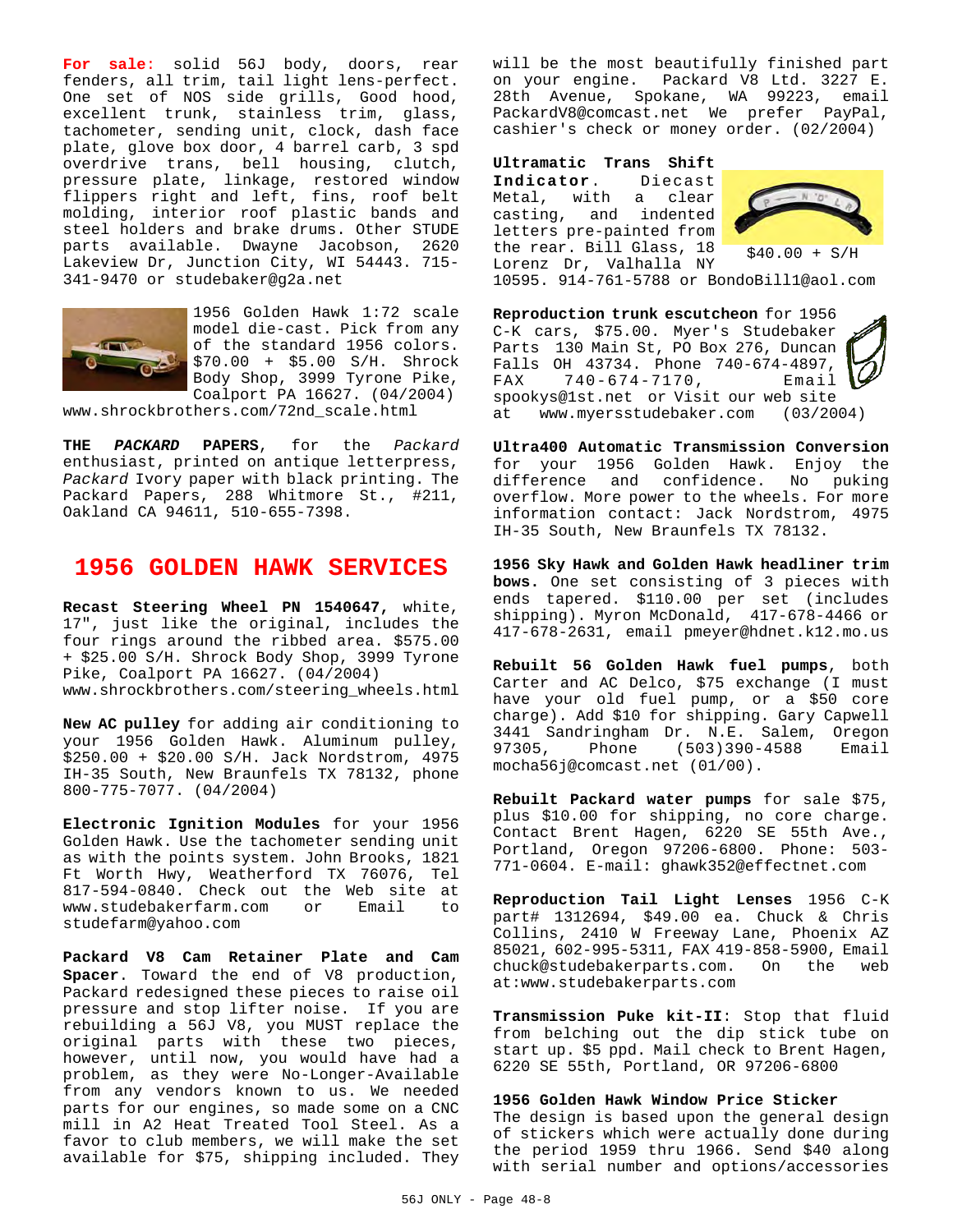which were originally on your car (a copy of the production order would be very helpful.) If your car has been repainted and options/accessories added or deleted and you want the sticker to reflect the car as it is now just include the information. I have all of the prices. Questions, telephone 708-479-2658 or Richard Quinn 20026 Wolf Rd. Mokena, IL 60448. <rtq11@aol.com>

## **STUDEBAKER VENDORS**

**www.StudebakerVendors.com** All the major vendors are listed on Studebaker Vendors. You are only a "click" away from a host of vendors who can help you with your project. Most vendors have Email, and many have on-line shopping carts. Studebaker Vendors, your one stop shopping mall.

**Studebaker parts**, N.O.S. and excellent used parts. Phil's Studebaker, 11250 Harrison Rd., Osceola IN 46561, Ph 219-674-0084, email *Stude67@aol.com* See our web page at *www.studebakervendors.com/phils.htm*

**HIGH PERFORMANCE Reproduction** Parts & Accessories. Lionel Stone Studebaker, 4476 Matilija Avenue, Sherman Oaks CA 91423, 818- 990-8916 phone/fax. See our web page: *www.studebakervendors.com/lstone.htm*

**A LARGE STOCK** of Studebaker parts from 1934 - 1966, plus locating services. Hours by appointment. Call anytime, especially early evenings and weekends. 25 years Studebaker parts experience, Joliet Studebaker Service, Robert Kapteyn (Sr.), 112 Bissel Street, Joliet, IL 60432, 815-722-7262, Internet: *rkapteyn@mcs.com*.

**Bondo Billy's merchandise web store** has Tshirts, sweat shirts, license plates, mugs, steins, mouse pads, etc. Silkscreen or custom printed with photographs & drawings. *www.bondobilly.com/store.html*

**NEW & USED** Studebaker & Packard parts. Mechanical, electrical, & trim. Large stock of Packard engine/transmission parts. Stephen Allen's Auto, PO Box 559 Newberry, FL 32669 352-472-9369. *www.mystudebaker.com*

**STAINLESS STEEL EXHAUSTS** available for 1956 Golden Hawks, standard size or 2-1/4" diameter. Stainless Steel OEM style mufflers for above systems, quiet or loud tone also available. Silvertone Exhaust Systems, 118 Culloden Rd., Ingersoll Ontario Canada N5C 3R1, D. Simmons 519-485-1966, Mon. - Fri. 9 a.m. - 8 p.m. EST. See our web site at: *www.studebakervendors.com/silverto.htm*

**UPHOLSTERY**, **HEADLINERS, TRUNK MATS** for 1956 Golden Hawks. Do this part of your restoration right, too. Rene & Bonita Harger, Phantom Auto Works, 311 E. Anderson Ave., Knoxville TN 37917, 865-525-6025. *www.studebakervendors.com/phantom.htm*

## **56J CLUB ITEMS**

*ALL PROCEEDS HELP MAINTAIN THE REGISTER*

**1956 STUDEBAKER GOLDEN HAWK PARTS CATALOG.** 320 pages. Includes specifications, part numbers, illustrations, indexes, utility items, and accessory codes, and a list of service bulletins (add \$8.00 foreign S/H).



\$38.00

**1956 STUDEBAKER GOLDEN HAWK AUTHENTICITY GUIDE.** Documents most of the quirks with 30 color photos and all decals shown. The guide is divided into sections covering the engine, exterior, interior, trunk, paint and accessories (\$8.00 foreign S/H)



\$22.00

**1956 STUDEBAKER MANUALS ON CD**

The Parts Catalog, Authenticity Guide, 1956 Car Owners Manual, 1956 Accessories Catalog, and the Warner Overdrive Manual in PDF format, viewable with Adobe® Acrobat® Reader (included).



|  | 56J ONLY NEWSLETTERS ON CD     |  |  |  |
|--|--------------------------------|--|--|--|
|  | All the back issues, up to the |  |  |  |
|  | current one, in PDF format,    |  |  |  |
|  | viewable with Adobe® Acrobat®  |  |  |  |
|  | Reader (included).             |  |  |  |



\$11.00

**1956 STUDEBAKER GOLDEN HAWK PRODUCTION ORDERS ON CD** The complete set of

all 4073 Production Orders for 1956 Golden Hawks, produced directly from our data base. PDF format, viewable with Adobe® Acrobat® Reader (included).



\$11.00

 $\overline{0}$ 

**COPY OF THE ORIGINAL PRODUCTION ORDER** for your car. Directly from the microfilm, so the only mistakes are those made by Studebaker. Send serial number. \$12.00

| <b>DECALS (APPLIQUES) - TAGS-PATCHES</b>       |       |  |  |
|------------------------------------------------|-------|--|--|
| <b>PATCH</b> $4-1/2$ " x $2-1/2$ " Can be sewn |       |  |  |
| or glued to a cap or shirt. Red on             | \$3.5 |  |  |
| white background.                              |       |  |  |

| OIL FILLER CAP, blue/buff                  | \$3.00. |
|--------------------------------------------|---------|
| OIL BATH, yellow/black                     | \$4.00. |
| <b>SEAT BELT</b> , red/black/white         | \$3.50. |
| GENERATOR FIELD TERMINAL TAG, red \$ 1.50. |         |
| TACHOMETER SENDING UNIT TAG, red           | \$3.00. |
| <b>CLUB ROSTERS</b> (send SASE)            |         |

*Make checks payable to Frank Ambrogio.*